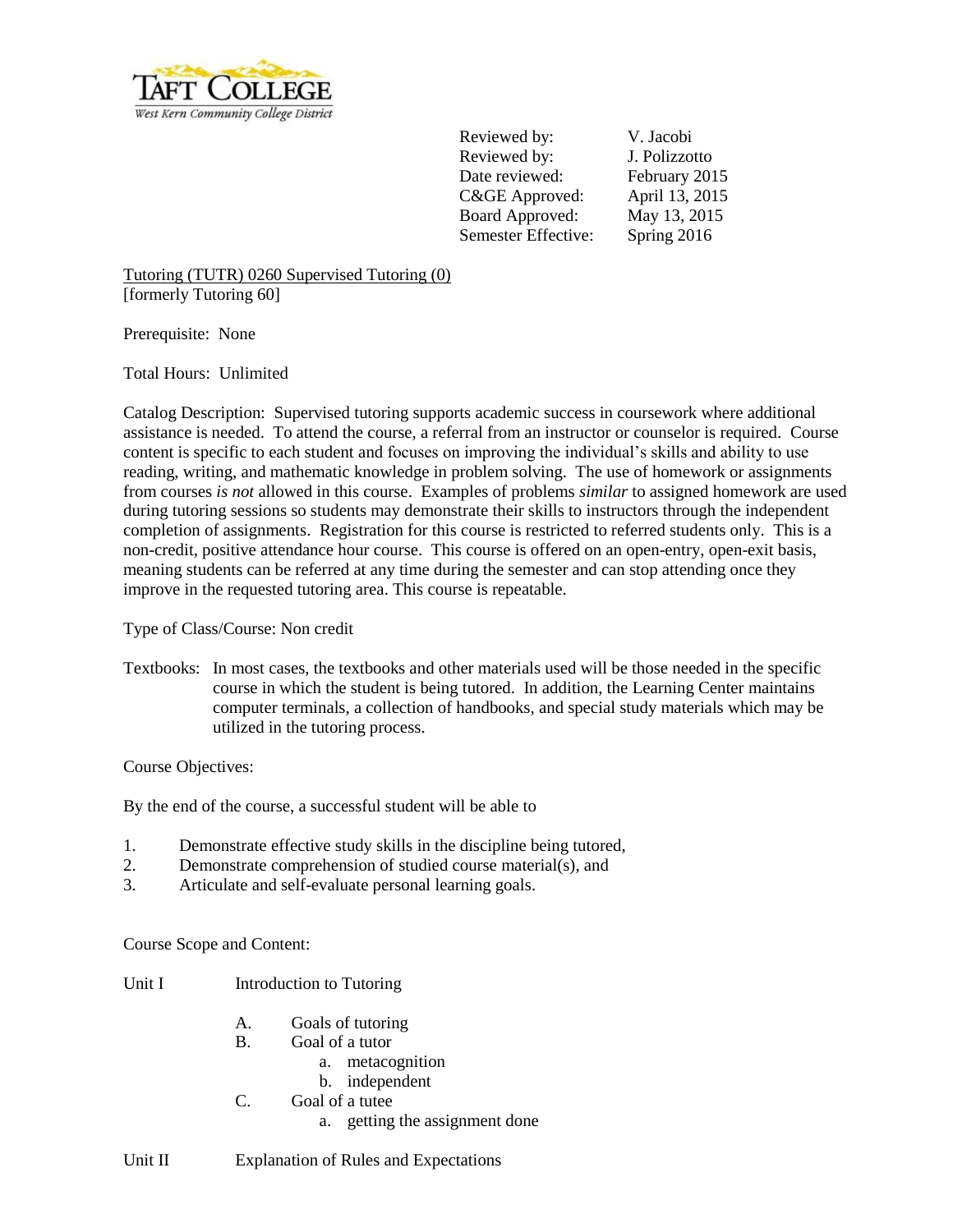

## A. Expectations for the tutee

- a. what will happen in a session
- b. what the tutee is expected to do
- c. what a tutor is allowed to do
- d. what a tutor is NOT allowed to do
- B. Tutoring process
	- a. scheduling
	- b. tutoring cycle
	- c. success

## Unit III Working in a Session

- A. Being prepared
- B. Use of resources
- C. Setting a goal
- D. Working
- E. Demonstrating progress

## Unit IV Evaluation

- A. Evaluation of learning
- B. Evaluation of session
	- a. what worked
	- b. what did not work
	- c. what might work
- C. Evaluation of tutor performance

Learning Activities Required Outside of Class: None

Methods of Instruction:

- 1. Standard tutoring processes as identified by the American Tutoring Association
- 2. Direct, guided support of problem-solving
- 3. Demonstrations using problems or questions *similar* to those assigned in the courses for which the student is receiving tutoring
- 4. Modeling of processes used to complete work
- 5. Guided discussion of concepts to promoted understanding
- 6. Modeling of use of resources available to students

## Methods of Evaluation:

Students will:

- 1. Demonstrate understanding of rule, expectations, and rationale for tutoring
- 2. Articulate concrete goals and objectives based on learning needs
- 3. Apply skills learned in tutoring sessions to course to work outside of tutoring sessions
- 4. Improve performance in coursework for which the student was referred for tutoring
- 5. Demonstrate skill/knowledge improvement at end of section of tutoring sessions (during evaluation)

Supplemental Data: